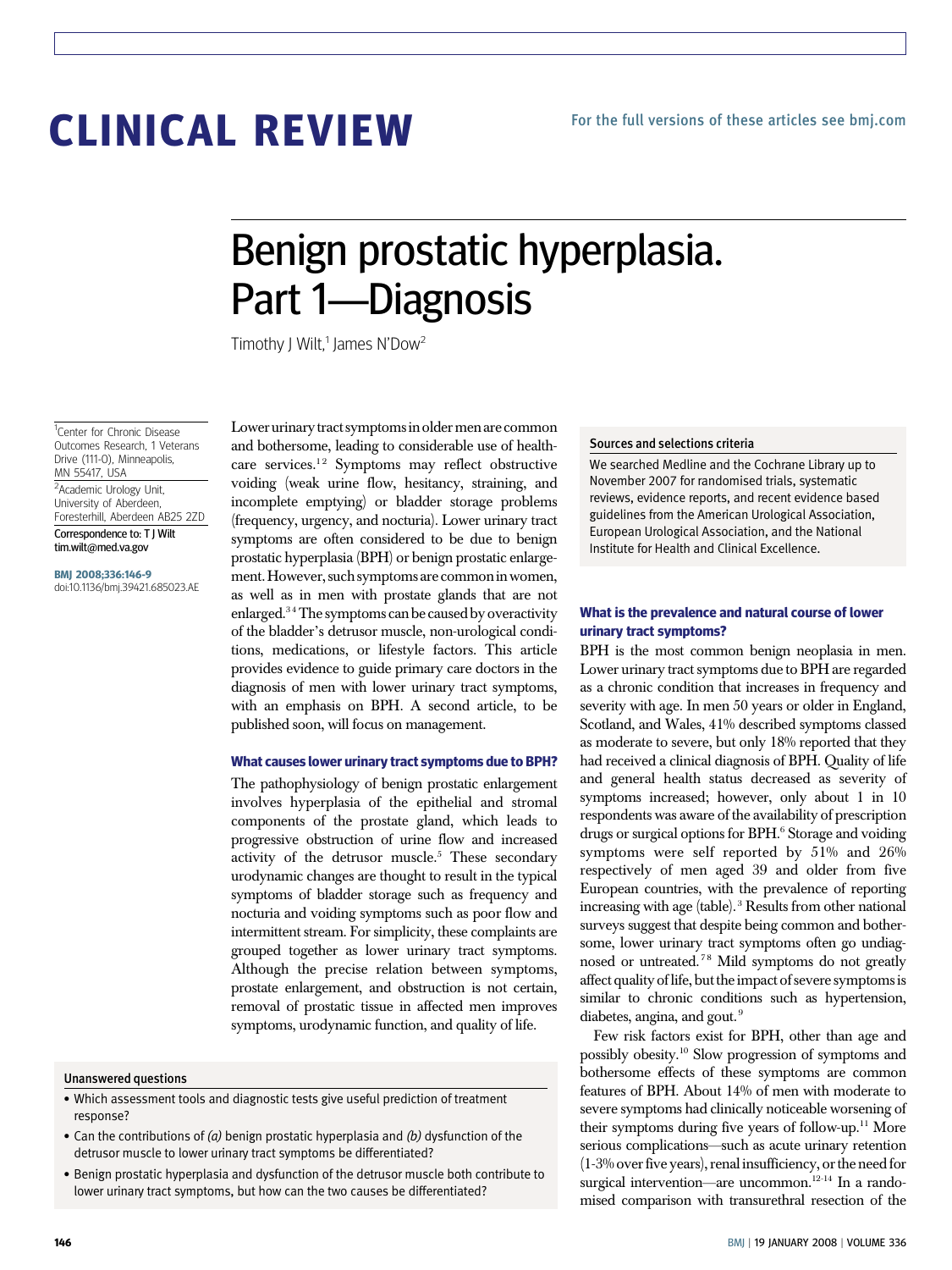

Fig 1 Severity of symptoms after three years of follow-up in men with benign prostatic hyperplasia treated with transurethral resection of the prostate or watchful waiting, relative to how bothersome their symptoms were at baseline. Adapted from Wasson et al

prostate, a quarter of men with moderate symptoms assigned to receive advice alone had prostate surgery for progressive symptoms or other signs ofBPH progression during a three year follow-up<sup>15</sup> (fig 1). However, in a more recent study of men with benign prostatic enlargement and moderate to severe baseline symptoms, only 6% of men receiving placebo had acute

#### International prostate symptom scale

#### Scoring system

Ask the patient seven questions (below) about his urinary symptoms. Answers are on a scale of 0-5, depending on severity of the problem. For thefirst six questions the choice of answers is: not at all (score 0); less than one time in five (1); less than half the time (2); about half the time (3); more than half the time (4); almost always (5). For the final question, the choices are: never (0); once (1); twice (2); three times (3); four times (4); five or more times (5). Add the scores to give the total score and thus the severity category for symptoms (mild <8; moderate 8-19; severe 20-35). A further question—on quality of life (below)—produces a quality of life score

#### Questions

- 1 Over the past month, how often have you had a sensation of not emptying your bladder completely after you finished urinating?
- 2 Over the pastmonth, how often have you had the urge to urinate againless than two hours after you finished urinating?
- 3 Over the past month, how often have you found you stopped and started again several times when you urinated?
- 4 Over the past month, how often have you found it difficult to postpone urination?
- 5 Over the past month, how often have you had a weak urinary stream? (Please compare with your stream size at age 30)
- 6 Over the past month, how often have you had to push or strain to begin urination?
- 7 Over the past month, how many times did you most typically get up to urinate from the time you went to bed at night until the time you got up in the morning?

#### Question on quality of life in relation to urinary symptoms

If you were to spend the rest of your life with your urinary condition the way it is now, how would you feel about that? Delighted (0), pleased (1), mostly satisfied (2), mixed feelings (3), mostly dissatisfied (4), unhappy (5), terrible (6)

urinary retention or needed BPH surgery after five years<sup>11</sup> (fig 2). Therefore, the vast majority of men even with moderate to severe symptoms do not need surgery for many years.

#### What diagnostic tests should be used routinely in men with lower urinary tract symptoms?

History, physical examination, and laboratory and urodynamic tests are used to identify the presence, severity, and aetiology of lower urinary tract symptoms and to guide treatment, including the need for referral to urologists. History can determine if the symptoms are caused by other medical conditions (poorly controlled diabetes, neurological disorders, urinary tract infections, chronic abacterial prostatitis, overactive bladder), medications, (diuretics, anticholinergics, antidepressants),<sup>16</sup> or lifestyle factors (caffeine, alcohol, excess intake of liquids).

A validated questionnaire—usually the international prostate symptoms scale<sup>17</sup>-is a simple and reliable method to assess the presence, type, and severity of symptoms and the response to treatment (box). Completion of the questionnaire yields a total score ranging from 0 to 35 (1-7 for mild symptoms; 8-19 for moderate; and 20-35 for severe). In the questionnaire, one question (about how men feel about their current urinary symptoms) yields a score for quality of life (0=delighted, 6=terrible). Other health status questions directly ask how bothersome urinary symptoms are. Although symptom severity correlates with scores for quality of life and how bothersome symptoms are, variation may exist. For example, some men with relatively minor symptoms feel terrible or find their symptoms very bothersome, whereas other men with severe symptoms may be bothered by them much.

Patient response on the quality of life question is a strong predictor for determining if interventions are indicated.17 The presence of urinary incontinence, retention, haematuria, dysuria, or acute change in symptoms can indicate other conditions or complications of BPH. These patients often need to be referred to a urologist for further evaluation even if they have not reported their symptoms as bothersome. Abdominal examination to detect palpable bladder is indicated if obstruction of the bladder outlet is suspected. Fear that lower urinary tract symptoms may be caused by prostate cancer is a major reason that men consult their doctor.<sup>18</sup> However, men can be reassured that those with lower urinary tract symptoms are not at higher risk of having prostate cancer than men without these symptoms.<sup>1920</sup> Therefore, although measurement of prostate specific antigen and digital rectal examination are widely used to try to detect cancer, these approaches are not routinely indicated. Levels of prostate specific antigen are associated with prostate volume; when combined with symptom severity and how bothersome the symptoms are, the antigen levels can be helpful in estimating treatment effectiveness. Widespread measurement of prostate specific antigen is likely to lead to increased falsely abnormal findings and subsequent diagnostic tests (see www.cancerscreening.nhs.uk/prostate/).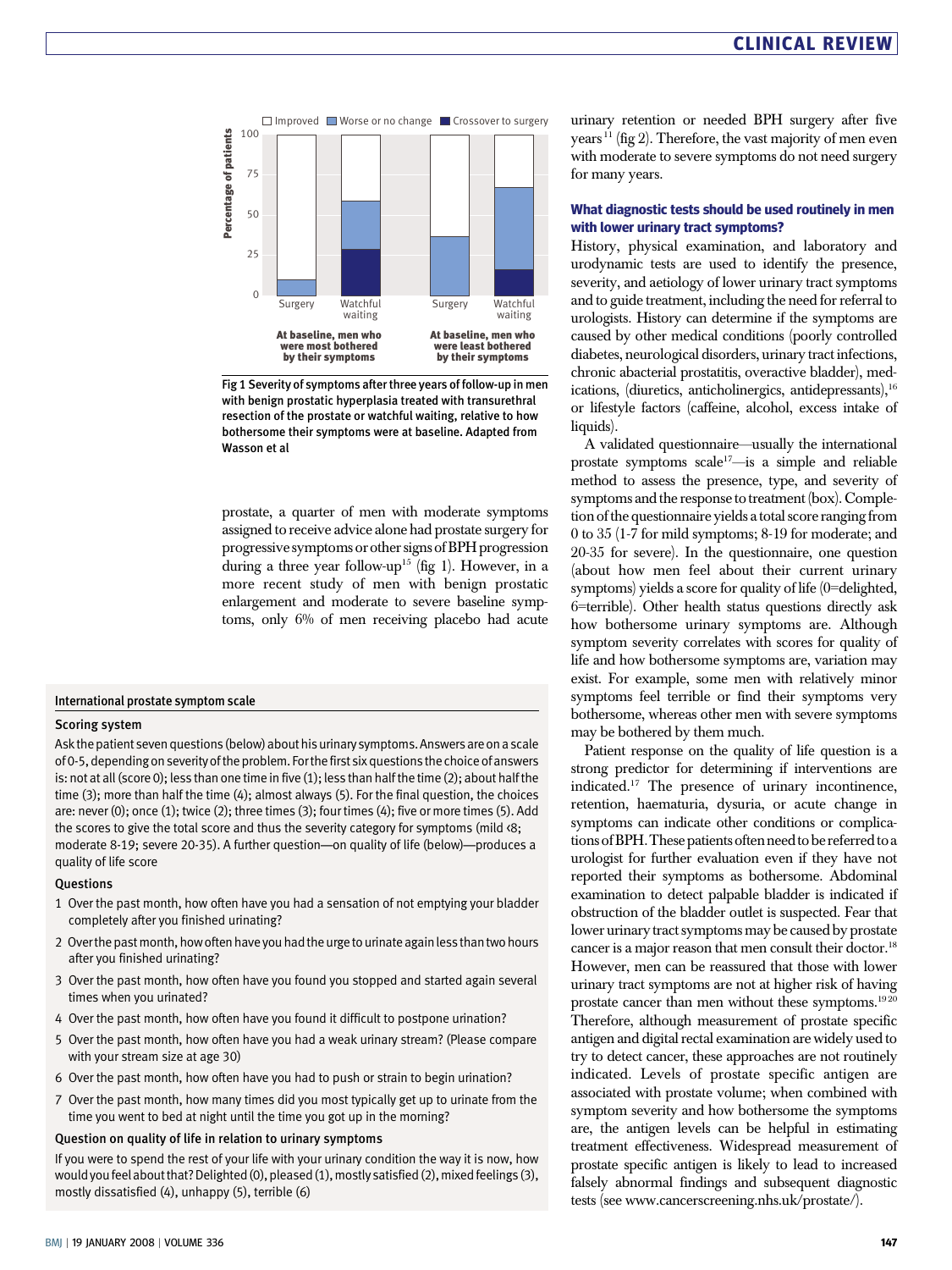### CLINICAL REVIEW

#### Ongoing research

- Characterisation of genetic and molecular events linked with symptomatic benign prostatic hyperplasia
- The National Collaborating Centre for Acute Care hosted by the Royal College of Surgeons of England has recently been commissioned by the National Institute of Health and Clinical Excellence (NICE) to develop an evidence based clinical guideline on the management of benign prostatic hyperplasia. Their recommendations should be available in 2009

Evidence based guidelines indicate that diagnostic studies are not usually required or helpful for primary care management.<sup>2122</sup> Optional evaluations (based on unique patient situations or on a general practitioner's preferences) include ultrasonography for estimation of residual urine volume; urinary diaries (for recording frequency and volume of voiding) particularlyif nocturia is prominent; urine analysis to exclude infection; and measurement of serum creatinine concentration if renal insufficiency or urinary retention is suspected. Primary care physicians may have access to, and skills to interpret, urodynamic testing such as uroflowmetry, although such testing is often done by urologists.

#### What additional diagnostic tests are used in secondary care?

The reasons for conducting additional diagnostic tests include patient reassurance or explanation, objective assessment of symptoms, diagnostic precision, ranking of treatment options, and prediction of treatment outcome.

#### Diaries

Completion of a voiding diary by the patient over a few days gives an assessment of storage symptoms such as nocturia, gives information on daily bladder capacity, and can indicate other causes of lower urinary tract symptoms, such as nocturnal polyuria or excessive fluid intake. Diaries can also be used as a basis for educating the patient about self management or for suggesting alternative treatments such as diuretics.<sup>23</sup>

#### Percentage of men with lower urinary tract symptoms\*

| Urinary symptoms                        | Age (years)    |       |           |          |
|-----------------------------------------|----------------|-------|-----------|----------|
|                                         | ≤39            | 40-59 | $\geq 60$ | All ages |
| <b>Storage</b>                          |                |       |           |          |
| Any storage symptom                     | 38             | 51    | 74        | 51       |
| Nocturia at least once a night          | 34             | 48    | 72        | 49       |
| Urgency                                 | 7              | 9     | 19        | 11       |
| Frequency                               | 5              | 6     | 11        | 7        |
| Any urinary incontinence                | $\overline{2}$ | 5     | 10        | 5        |
| Voiding                                 |                |       |           |          |
| Any voiding symptom                     | 20             | 24    | 37        | 26       |
| Intermittency                           | 6              | 8     | 14        | 8        |
| Slow stream                             | 4              | 7     | 19        | 9        |
| <b>Strain</b>                           | 4              | 7     | 10        | 7        |
| Terminal dribbling                      | 12             | 13    | 19        | 14       |
| *Adapted from Irwin et al. <sup>3</sup> |                |       |           |          |

0 0 2 3 4 1 0.5 1.0 1.5 2.0 2.5 3.0 3.5 4.0 4.5 5.0 5.5 Placebo  $-$  Doxazosin ---- Finateride  $\longrightarrow$  Combination therapy Acute urinary retention

#### Years

737 712 670 631 612 588 575 555 492 337 218 84 756 735 715 698 675 660 641 627 565 387 259 98 Finateride (P=0.009) 768 737 699 675 659 634 617 599 530 379 257 105 Combination therapy 786 762 747 733 726 715 697 683 599 426 280 112 Placebo Doxazosin (P<0.001)



756 736 728 712 691 675 660 642 584 399 272 105 Finateride (P<0.001) 768 744 724 706 689 670 655 640 562 401 274 110 Combination therapy 786 764 753 727 717 701 687 675 588 420 278 102 Placebo Doxazosin (P<0.001)

Fig 2 Cumulative incidence of acute urinary retention and invasive therapy for BPH. Adapted from McConnell et al

#### **Uroflowmetry**

No at risk

Objective measurement of variables such as maximum flow rate and volume of residual urine after voiding gives useful information on micturition, and the results can to some extent predict the likelihood of disease progression and response to treatment. For example, a low flow rate suggests obstruction and may be associated with a better outcome after transurethral resection of the prostate, although underactivity of the detrusor muscle can result in the same findings. It is advisable to take serial flow measurements (at least two of voided volumes over 150 ml) to ensure that interpretation is based on a representative void.<sup>22</sup> **By the new of cystometric P(AC)** ( $\frac{1}{1000}$  and  $\frac{1}{1000}$  and  $\frac{1}{1000}$  and  $\frac{1}{1000}$  and  $\frac{1}{1000}$  and  $\frac{1}{1000}$  and  $\frac{1}{1000}$  and  $\frac{1}{1000}$  and  $\frac{1}{1000}$  and  $\frac{1}{1000}$  and  $\frac{1}{1000}$  and

#### Bladder pressure studies

Pressure measurement (cystometry) during bladder filling and voiding defines several urodynamic abnormalities, including overactivity (or underactivity) of the detrusor muscle and obstruction of the bladder outlet. The results are useful in predicting the response to treatment such as antimuscarinics for overactivity of the detrusor muscle and transurethral resection of the prostate for obstruction of the bladder outlet. They also provide an important baseline for men who fail to benefit from surgery. Despite these advantages the clinical value